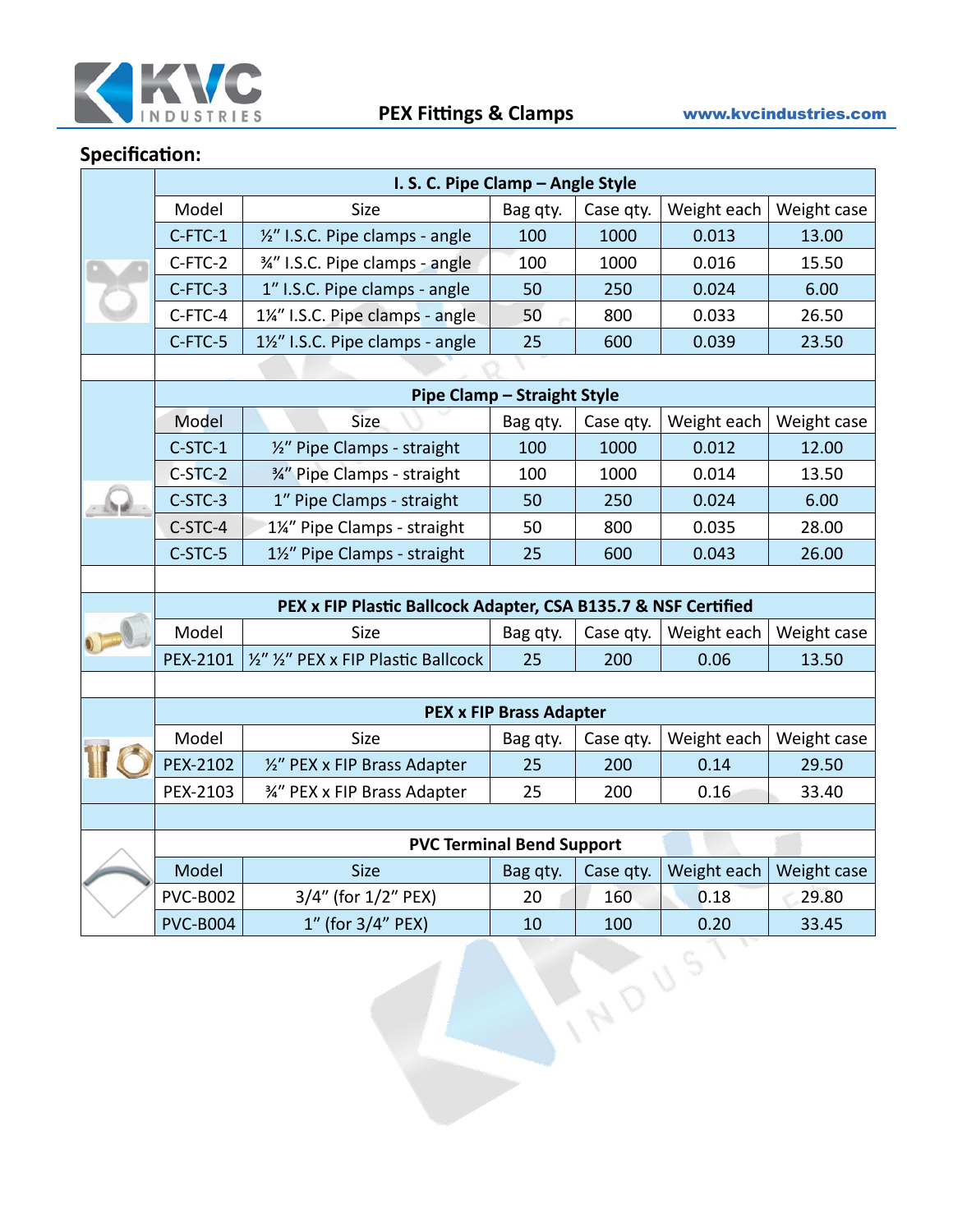

|  | PEX x FIP Drop Ear Elbow   |                                            |                    |                  |                     |                      |  |  |
|--|----------------------------|--------------------------------------------|--------------------|------------------|---------------------|----------------------|--|--|
|  | Model                      | <b>Size</b>                                | Bag qty.           | Case qty.        | Weight each         | Weight case          |  |  |
|  | PEX-1001                   | 1/2" PEX x 1/2" FIP Drop Ear Elbow         | 25                 | 150              | 0.17                | 27.00                |  |  |
|  | PEX-1002                   | 34" PEX x 34" FIP Drop Ear Elbow           | 25                 | 100              | 0.24                | 25.50                |  |  |
|  |                            |                                            |                    |                  |                     |                      |  |  |
|  | PEX x MSWT Adapter         |                                            |                    |                  |                     |                      |  |  |
|  | Model                      | <b>Size</b>                                | Bag qty.           | Case qty.        | Weight each         | Weight case          |  |  |
|  | PEX-1102                   | 1/2" PEX x1/2" MSWT Adapter                | 25                 | 500              | 0.03                | 22.50                |  |  |
|  | PEX-1103                   | 3/4" PEX x 3/4" MSWT Adapter               | 25                 | 250              | 0.07                | 22.50                |  |  |
|  | PEX-1104                   | 1" PEX x 1" MSWT Adapter                   | 15                 | 120              | 0.12                | 13.50                |  |  |
|  | PEX-1105                   | 1/2" PEX x 3/4" MSWT Adapter               | 25                 | 250              | 0.07                | 29.50                |  |  |
|  |                            |                                            |                    |                  |                     |                      |  |  |
|  |                            |                                            | PEX x FSWT Adapter |                  |                     |                      |  |  |
|  | Model                      | Size                                       | Bag qty.           | Case qty.        | Weight each         | Weight case          |  |  |
|  | PEX-1202                   | 1/2" PEX x 1/2" FSWT Adapter               | 25                 | 500              | 0.04                | 29.40                |  |  |
|  | PEX-1203                   | 3/4" PEX x 3/4" FSWT Adapter               | 25                 | 250              | 0.06                | 19.50                |  |  |
|  | PEX-1204                   | 1" PEX x 1" FSWT Adapter                   | 15                 | 120              | 0.13                | 17.10                |  |  |
|  |                            |                                            |                    |                  |                     |                      |  |  |
|  |                            |                                            | PEX x MIP Adapter  |                  |                     |                      |  |  |
|  | Model                      | Size                                       | Bag qty.           | Case qty.        | Weight each         | Weight case          |  |  |
|  | PEX-1302                   | 1/2" PEX x 1/2" MIP Adapter                | 25                 | 250              | 0.06                | 25.50                |  |  |
|  | PEX-1303                   | 1/2" PEX x 3/4" MIP Adapter                | 25                 | 150              | 0.09                | 19.40                |  |  |
|  | PEX-1304                   | 3/4" PEX x 3/4" MIP Adapter                | 25                 | 200              | 0.09                | 19.40                |  |  |
|  | PEX-1305                   | 3/4" PEX x 1/2" MIP Adapter                | 25                 | 300              | 0.07                | 22.30                |  |  |
|  | PEX-1306                   | 1" PEX x 1" MIP Adapter                    | 25                 | 200              | 0.18                | 23.10                |  |  |
|  | PEX-1307                   | 1" PEX x 34" MIP Adapter                   | 15                 | 210              | 0.18                | 23.10                |  |  |
|  |                            |                                            |                    |                  |                     |                      |  |  |
|  | PEX x FIP Adapter<br>Model |                                            |                    |                  |                     |                      |  |  |
|  | PEX-1401                   | <b>Size</b><br>1/2" PEX x 1/2" FIP Adapter | Bag qty.<br>25     | Case qty.<br>250 | Weight each<br>0.10 | Weight case<br>31.50 |  |  |
|  | PEX-1402                   | 3/4" PEX x 3/4" FIP Adapter                | 25                 | 150              | 0.15                | 31.50                |  |  |
|  | PEX-1403                   | 1" PEX x 1" FIP Adapter                    | 25                 | 150              | 0.24                | 30.30                |  |  |
|  | PEX-1404                   | 1/2" PEX x 3/4" FIP Adapter                | 25                 | 300              | 0.14                | 29.50                |  |  |
|  | PEX-1405                   | 3/4" PEX x 1/2" FIP Adapter                | 25                 | 200              | 0.11                | 23.40                |  |  |
|  |                            |                                            |                    |                  |                     |                      |  |  |
|  | <b>PEX Coupling</b>        |                                            |                    |                  |                     |                      |  |  |
|  | Model                      | <b>Size</b>                                | Bag qty.           | Case qty.        | Weight each         | Weight case          |  |  |
|  | PEX-1602                   | 1/2" PEX Coupling                          | 25                 | 500              | 0.03                | 22.50                |  |  |
|  | PEX-1603                   | 3⁄4" PEX Coupling                          | 25                 | 250              | 0.05                | 21.40                |  |  |
|  | PEX-1604                   | 1" PEX Coupling                            | 15                 | 240              | 0.08                | 20.70                |  |  |
|  | PEX-1605                   | 3/4" x 1/2" PEX Coupling                   | 25                 | 500              | 0.04                | 21.50                |  |  |
|  | PEX-1606                   | 1" x 34" PEX Coupling                      | 20                 | 240              | 0.07                | 22.30                |  |  |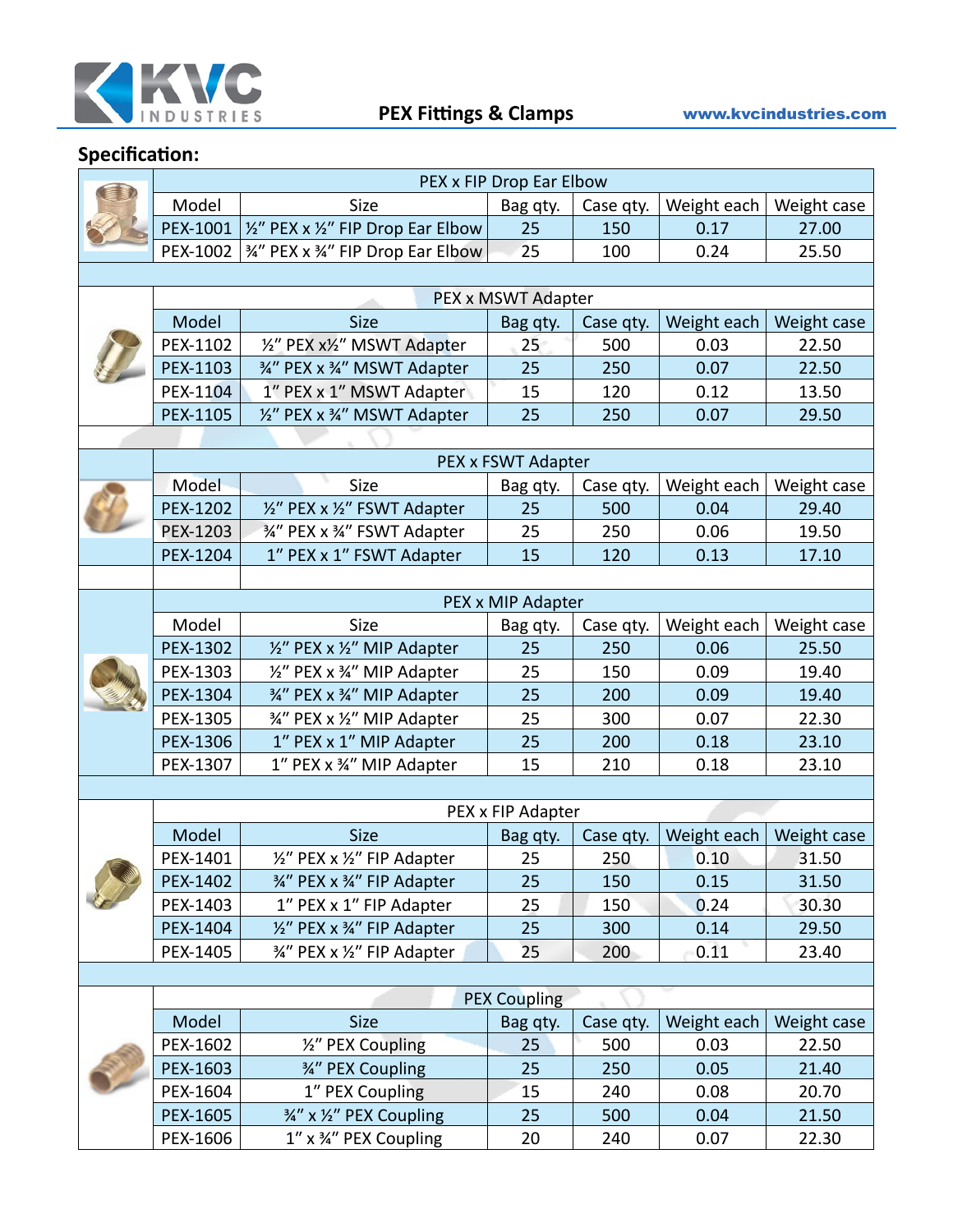

|                   | <b>PEX Elbow</b>            |                                         |                |           |             |             |  |  |
|-------------------|-----------------------------|-----------------------------------------|----------------|-----------|-------------|-------------|--|--|
|                   | Model                       | Size                                    | Bag qty.       | Case qty. | Weight each | Weight case |  |  |
|                   | PEX-1702                    | 1/2" PEX Elbow                          | 25             | 500       | 0.04        | 29.50       |  |  |
|                   | PEX-1703                    | 3/4" PEX Elbow                          | 25             | 200       | 0.07        | 22.40       |  |  |
|                   | PEX-1704                    | 1" PEX Elbow                            | 25             | 200       | 0.15        | 19.60       |  |  |
|                   | PEX-1705                    | 3/4" x 1/2" PEX Elbow                   | 25             | 500       | 0.05        | 26.50       |  |  |
|                   |                             |                                         |                |           |             |             |  |  |
|                   | <b>PEX Tee</b>              |                                         |                |           |             |             |  |  |
|                   | Model                       | <b>Size</b>                             | Bag qty.       | Case qty. | Weight each | Weight case |  |  |
|                   | PEX-1802                    | 1/2" PEX Tee                            | 25             | 500       | 0.05        | 21.40       |  |  |
|                   | PEX-1803                    | 3/4" PEX Tee                            | 25             | 250       | 0.09        | 28.60       |  |  |
|                   | PEX-1804                    | 1" PEX Tee                              | 10             | 100       | 0.19        | 18.60       |  |  |
|                   | PEX-1805                    | 1/2" x 1/2" x 3/4" PEX Tee              | 25             | 250       | 0.12        | 37.50       |  |  |
|                   | PEX-1806                    | 3/4" x 1/2" x 3/4" PEX Tee              | 25             | 250       | 0.09        | 24.00       |  |  |
|                   | <b>PEX-1807</b>             | 3/4" x 3/4" x 1/2" PEX Tee              | 25             | 150       | 0.09        | 28.60       |  |  |
|                   | <b>PEX-1808</b>             | 3/4" x 1/2" x 1/2" PEX Tee              | 25             | 300       | 0.09        | 28.60       |  |  |
|                   | PEX-1809                    | 1" x 3/4" x 1" PEX Tee                  | 10             | 150       | 0.21        | 26.70       |  |  |
|                   | PEX-1810                    | 1" x 1" x 34" PEX Tee                   | 10             | 150       | 0.21        | 26.70       |  |  |
|                   | PEX-1811                    | $1''$ x $1''$ x $\frac{1}{2}''$ PEX Tee | 10             | 100       | 0.17        | 21.90       |  |  |
|                   | PEX-1812                    | 1" x 3/4" x 3/4" PEX Tee                | 15             | 200       | 0.19        | 24.30       |  |  |
|                   | PEX-1813                    | 3/4" x 3/4" x 1" PEX Tee                | 15             | 120       | 0.19        | 24.30       |  |  |
|                   |                             |                                         |                |           |             |             |  |  |
|                   | <b>PEX Plug</b>             |                                         |                |           |             |             |  |  |
|                   | Model                       | <b>Size</b>                             | Bag qty.       | Case qty. | Weight each | Weight case |  |  |
|                   | PEX-1902                    | 1/2" PEX Plug                           | 25             | 900       | 0.02        | 25.50       |  |  |
|                   | PEX-1903                    | 3/4" PEX Plug                           | 25             | 700       | 0.04        | 29.50       |  |  |
|                   | PEX-1904                    | 1" PEX Plug                             | 10             | 500       | 0.07        | 33.00       |  |  |
|                   |                             |                                         |                |           |             |             |  |  |
|                   | PEX x PB Coupling with ring |                                         |                |           |             |             |  |  |
|                   | Model                       | Size                                    | Bag qty.       | Case qty. | Weight each | Weight case |  |  |
|                   | PEX-2001                    | 1/2" PEX x PB Coupling w/ ring          | 50             | 500       | 0.05        | 21.20       |  |  |
|                   | PEX-2002                    | 3/4" PEX x PB Coupling w/ ring          | 50             | 250       | 0.08        | 17.50       |  |  |
|                   |                             |                                         |                |           |             |             |  |  |
|                   |                             |                                         | PEX Crimp ring |           |             |             |  |  |
|                   | Model                       | <b>Size</b>                             | Bag qty.       | Case qty. | Weight each | Weight case |  |  |
|                   | PEX-1502                    | 1/2" PEX Crimp Ring                     | 100            | 4000      | 0.017       | 69.20       |  |  |
|                   | PEX-1503                    | 3/4" PEX Crimp Ring                     | 100            | 2000      | 0.018       | 37.50       |  |  |
|                   | PEX-1504                    | 1" PEX Crimp Ring                       | 50             | 1000      | 0.022       | 23.40       |  |  |
|                   |                             |                                         |                |           |             |             |  |  |
| J Clamp with nail |                             |                                         |                |           |             |             |  |  |
|                   | Model                       | Size                                    | Bag qty.       | Case qty. | Weight each | Weight case |  |  |
|                   | $J$ -CL-3                   | $\frac{1}{2}$ " J Clamp w/ nail         | 100            | 1000      | 0.009       | 10.00       |  |  |
|                   | $J$ -CL-4                   | 3/4" J Clamp w/ nail                    | 100            | 1000      | 0.013       | 14.00       |  |  |
|                   | $J-CL-5$                    | 1" J Clamp w/ nail                      | 50             | 500       | 0.024       | 13.00       |  |  |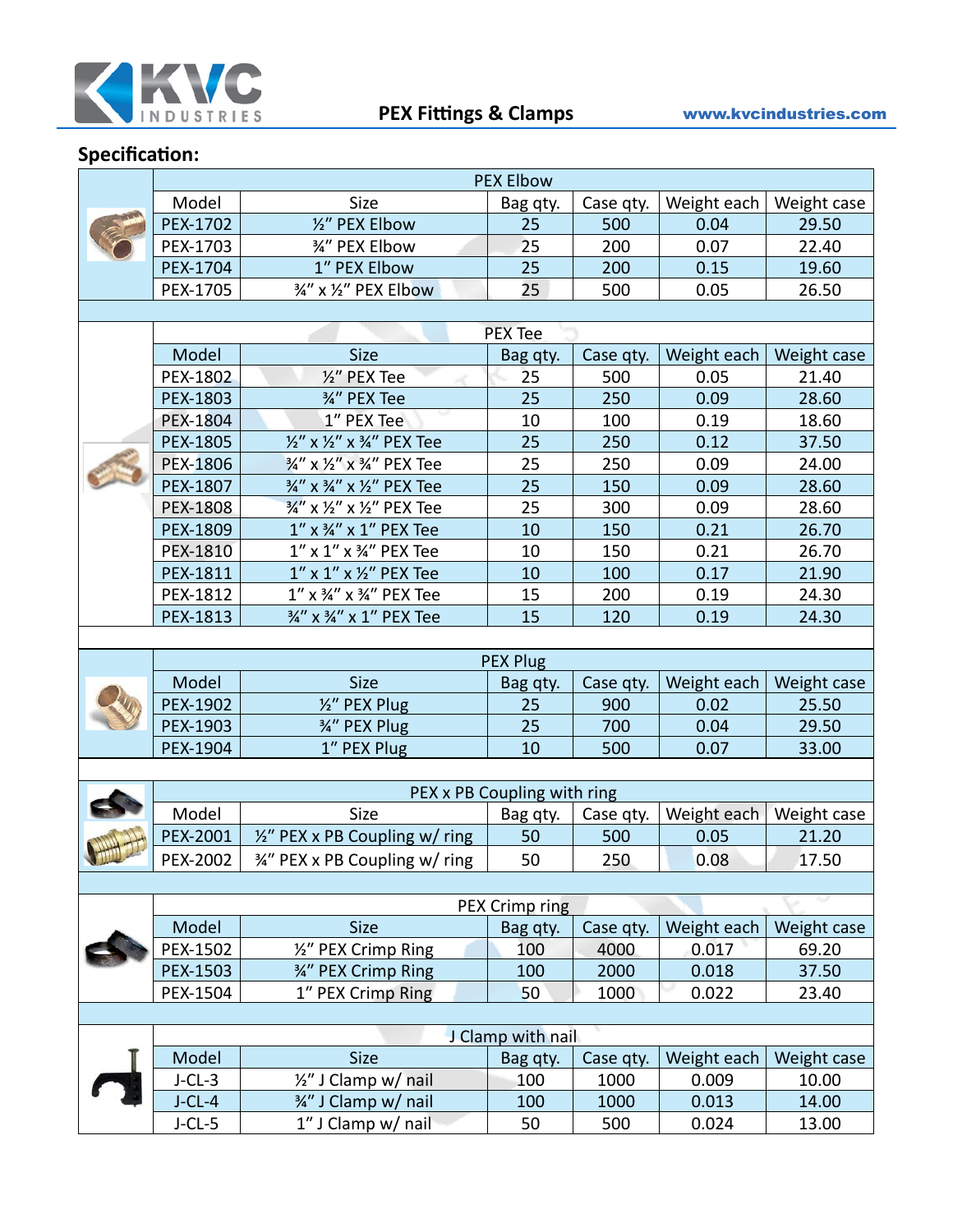

|  | PEX x FIP Drop Ear Elbow |                                                                           |          |           |                   |                           |  |
|--|--------------------------|---------------------------------------------------------------------------|----------|-----------|-------------------|---------------------------|--|
|  | Model                    | Size                                                                      | Bag qty. | Case qty. | Weight each       | Weight case               |  |
|  | NL-PEX-N1001             | 1/2" PEX x 1/2" FIP Drop Ear Elbow, NL                                    | 25       | 150       | 0.17              | 27.00                     |  |
|  |                          | NL-PEX-N1002 $\frac{3}{4}$ " PEX x $\frac{3}{4}$ " FIP Drop Ear Elbow, NL | 10       | 150       | 0.24              | 25.50                     |  |
|  |                          |                                                                           |          |           |                   |                           |  |
|  | PEX x MSWT Adapter       |                                                                           |          |           |                   |                           |  |
|  | Model                    | <b>Size</b>                                                               | Bag qty. | Case qty. | Weight each       | Weight case               |  |
|  | <b>NL-PEX-N1102</b>      | 1/2" PEX x1/2" MSWT Adapter                                               | 25       | 500       | 0.03              | 22.50                     |  |
|  | <b>NL-PEX-N1103</b>      | 3/4" PEX x 3/4" MSWT Adapter                                              | 25       | 250       | 0.07              | 22.50                     |  |
|  | NL-PEX-N1104             | 1" PEX x 1" MSWT Adapter                                                  | 10       | 200       | 0.12              | 13.50                     |  |
|  | <b>NL-PEX-N1105</b>      | 1/2" PEX x 3/4" MSWT Adapter                                              | 10       | 300       | 0.07              | 29.50                     |  |
|  |                          |                                                                           |          |           |                   |                           |  |
|  |                          | PEX x FSWT Adapter                                                        |          |           |                   |                           |  |
|  | Model                    | Size                                                                      | Bag qty. | Case qty. | Weight each       | Weight case               |  |
|  | <b>NL-PEX-N1202</b>      | 1/2" PEX x 1/2" FSWT Adapter                                              | 25       | 500       | 0.04              | 29.40                     |  |
|  | <b>NL-PEX-N1203</b>      | 34" PEX x 34" FSWT Adapter                                                | 25       | 250       | 0.06              | 19.50                     |  |
|  | <b>NL-PEX-N1204</b>      | 1" PEX x 1" FSWT Adapter                                                  | 10       | 200       | 0.13              | 17.10                     |  |
|  |                          |                                                                           |          |           |                   |                           |  |
|  |                          | PEX x MIP Adapter                                                         |          |           |                   |                           |  |
|  | Model                    | Size                                                                      | Bag qty. | Case qty. | Weight each       | Weight case               |  |
|  | <b>NL-PEX-N1302</b>      | 1/2" PEX x 1/2" MIP Adapter                                               | 25       | 250       | 0.06              | 25.50                     |  |
|  | <b>NL-PEX-N1303</b>      | 1/2" PEX x 3/4" MIP Adapter                                               | 10       | 150       | 0.09              | 19.40                     |  |
|  | <b>NL-PEX-N1304</b>      | 3/4" PEX x 3/4" MIP Adapter                                               | 25       | 200       | 0.09              | 19.40                     |  |
|  | <b>NL-PEX-N1305</b>      | 3/4" PEX x 1/2" MIP Adapter                                               | 10       | 300       | 0.07              | 22.30                     |  |
|  | <b>NL-PEX-N1306</b>      | 1" PEX x 1" MIP Adapter                                                   | 25       | 200       | 0.18              | 23.10                     |  |
|  | NL-PEX-N1307             | 1" PEX x 34" MIP Adapter                                                  | 10       | 150       | 0.18              | 23.10                     |  |
|  | <b>NL-PEX-N1308</b>      | 3/4" PEX x 1" MIP Adapter                                                 | 25       | 150       | 0.18              | 23.10                     |  |
|  |                          |                                                                           |          |           |                   |                           |  |
|  |                          | PEX x FIP Adapter                                                         |          |           |                   |                           |  |
|  | Model                    | Size                                                                      | Bag qty. | Case qty. |                   | Weight each   Weight case |  |
|  | <b>NL-PEX-N1401</b>      | 1/2" PEX x 1/2" FIP Adapter                                               | 10       | 400       | 0.10              | 31.50                     |  |
|  | <b>NL-PEX-N1402</b>      | 3/4" PEX x 3/4" FIP Adapter                                               | 10       | 250       | $0.15 -$          | 31.50                     |  |
|  | <b>NL-PEX-N1403</b>      | 1" PEX x 1" FIP Adapter                                                   | 10       | 150       | 0.24              | 30.30                     |  |
|  | NL-PEX-N1404             | 1/2" PEX x 3/4" FIP Adapter                                               | 10       | 250       | $0.\overline{1}4$ | 29.50                     |  |
|  | <b>NL-PEX-N1405</b>      | 3/4" PEX x 1/2" FIP Adapter                                               | 10       | 250       | 0.11              | 23.40                     |  |
|  |                          |                                                                           |          |           |                   |                           |  |
|  |                          | <b>PEX Coupling</b>                                                       |          |           |                   |                           |  |
|  | Model                    | Size                                                                      | Bag qty. | Case qty. | Weight each       | Weight case               |  |
|  | <b>NL-PEX-N1602</b>      | 1/2" PEX Coupling                                                         | 25       | 500       | 0.03              | 22.50                     |  |
|  | <b>NL-PEX-N1603</b>      | 3/4" PEX Coupling                                                         | 10       | 500       | 0.05              | 21.40                     |  |
|  | <b>NL-PEX-N1604</b>      | 1" PEX Coupling                                                           | 10       | 300       | 0.08              | 20.70                     |  |
|  | <b>NL-PEX-N1605</b>      | 3/4" x 1/2" PEX Coupling                                                  | 10       | 500       | 0.04              | 21.50                     |  |
|  | <b>NL-PEX-N1606</b>      | 1" x 34" PEX Coupling                                                     | 10       | 400       | 0.07              | 22.30                     |  |